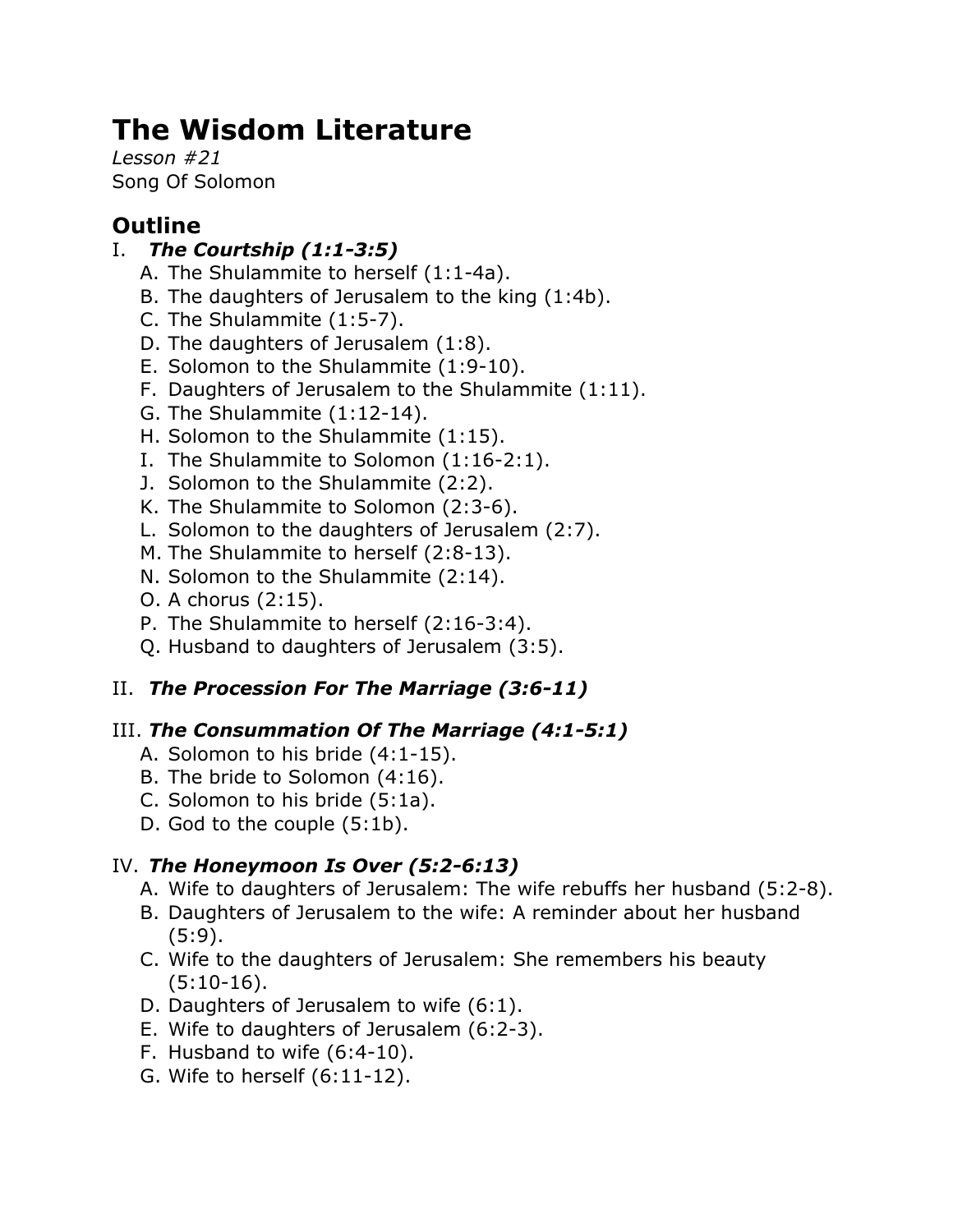- H. Daughters of Jerusalem to wife (6:13a).
- I. King to daughters of Jerusalem (6:13b).

#### V. *The Marriage Deepens (7:1-8:4)*

- A. Husband to wife (7:1-9a).
- B. Wife to husband (7:9b-10).
- C. Wife to husband the next morning (7:11-8:3).
- D. Husband to daughters of Jerusalem (8:4).

#### VI. *The Maturity Of Love (8:5-14)*

- A. The question (8:5a).
- B. Solomon's reminiscence (8:5b).
- C. The wife to her husband (8:6-7).
- D. The brothers of the Shulammite (8:8-9).
- E. The wife to everyone (8:10-12).
- F. The husband to his wife (8:13).
- G. The wife to her husband (8:14).

## **Notes**

#### *Song Of Solomon 1:1-3:5*

- The title for this little book, "Solomon's Song of Songs," is taken from the literal translation of the first two words of the Hebrew text. It means "the greatest of all songs." It is a story which discusses two young people in love, and their faithfulness to each other. Ewald says, "The Canticles are embellished by rich oriental imagery and contains very beautiful descriptions of natural scenery." "Life may be hard and its drudgery a grinding yoke, but with love all tasks are sweet" (cf. Genesis 29:20).
- The main characters include the maiden of Shunem, the "Shulamite" (6:13); King Solomon, "beloved" (1:6; 2:8; 3:7); the Shulamite's brothers (1:6; 2:15); "the daughters of Jerusalem" (1:5; 2:7; 3:10; 5:8, 16); and, "the watchmen" (3:3; 5:7).
- The first part, which ends in 3:6, is set in the village of Shunem, in the tribal boundary of Issachar, in the northern part of the land of Israel. Solomon and his retinue come to this area of his kingdom for a visit, sees the beautiful country maiden, and is enamored with her.
- The book begins with the girl expressing her deep desire for physical expressions of love by her lover. We are quickly introduced to the association of love with the most pleasant tastes and smells. Love is so delightful that it should be accompanied with all that is pleasant, like perfumes.
- The maiden is self-conscious about her darkness. Kedar was a territory southeast of Damascus where the Bedouin roamed. Their tents were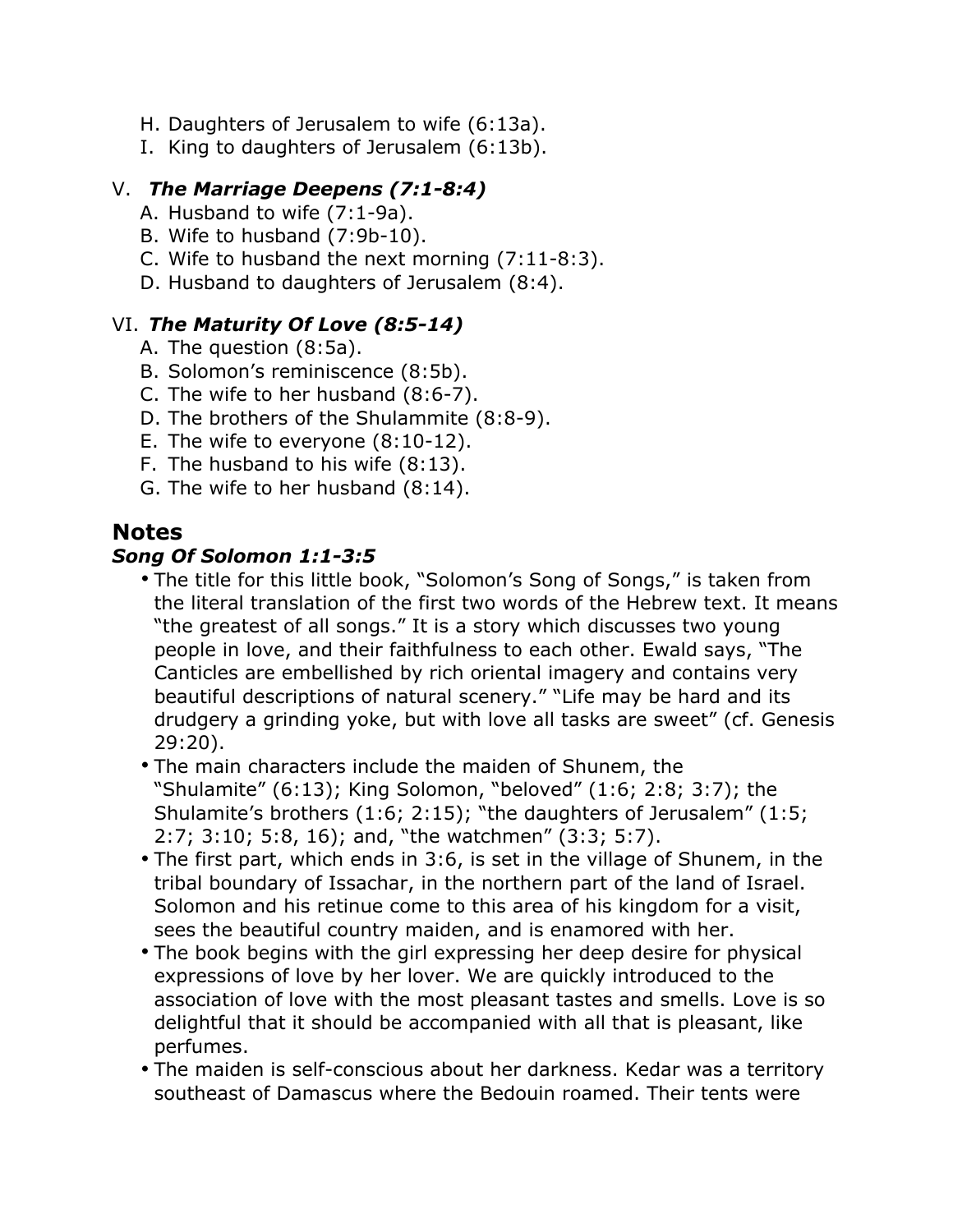made of the skins of black goats. She explains that her color is due to her exposure to the sun as she worked the vineyards for her brothers. She obviously is from a family where the girls had to work. Mention is made in the text of her brothers, a sister, and her mother.

- Now the dialogue between the lovers quickens. Three times he speaks, and twice she responds. They are becoming more direct in their expressions of love. A common language is developing to show the mutuality of their love. He calls her "beautiful;" she responds with the masculine form of the same word: "handsome."
- We have seen thus far the beginnings of a free expression of love between a maiden and a man. The courtship has begun, and the desire for each other has been intense. She is weak with passion. At that point the maiden appealed to the daughters of Jerusalem in her concern that the emotions of her and her lover not take them beyond the proper pace of pure love. So we now see them separated but longing for each other.
- The lover is the maiden's obsession night and day. So in a dream she seeks him. She goes about the city in the night asking those whom she meets about her beloved. She finds him and will not let him go until she has brought him into her mother's home, into the very room where she was conceived. She is not looking for illicit consummation of their love. She wants consummation, but even in her dream she wants that consummation to be right.

#### *Song Of Solomon 3:6-11*

- The second part, which ends in 8:4, is set in Jerusalem. King Solomon returns from Issachar to Jerusalem in a wedding procession, bringing the maiden of Shunem with him from her home to his city for the wedding. in his harem.
- The wedding "carriage" is identified as belonging to Solomon. In fact, it appears that he oversaw its building.
- In vs. 11 we are told that Solomon wears "the crown" (a wedding crown, not a kingly crown) with which his mother crowned him for his wedding day.

#### *Song of Solomon 4:1-5:1*

- The bride has now come to the groom. The time for consummation has arrived. The bride in biblical fashion is veiled (cf. Genesis 24:65; 29:23-25; 38:14), but her lover is now free to enjoy her physical charms. The result is a physical inventory of the details of her beauty.
- The beloved has come to her lover. Her beauty is overwhelming. She has captured his heart. He wants her to be his forever. The invitation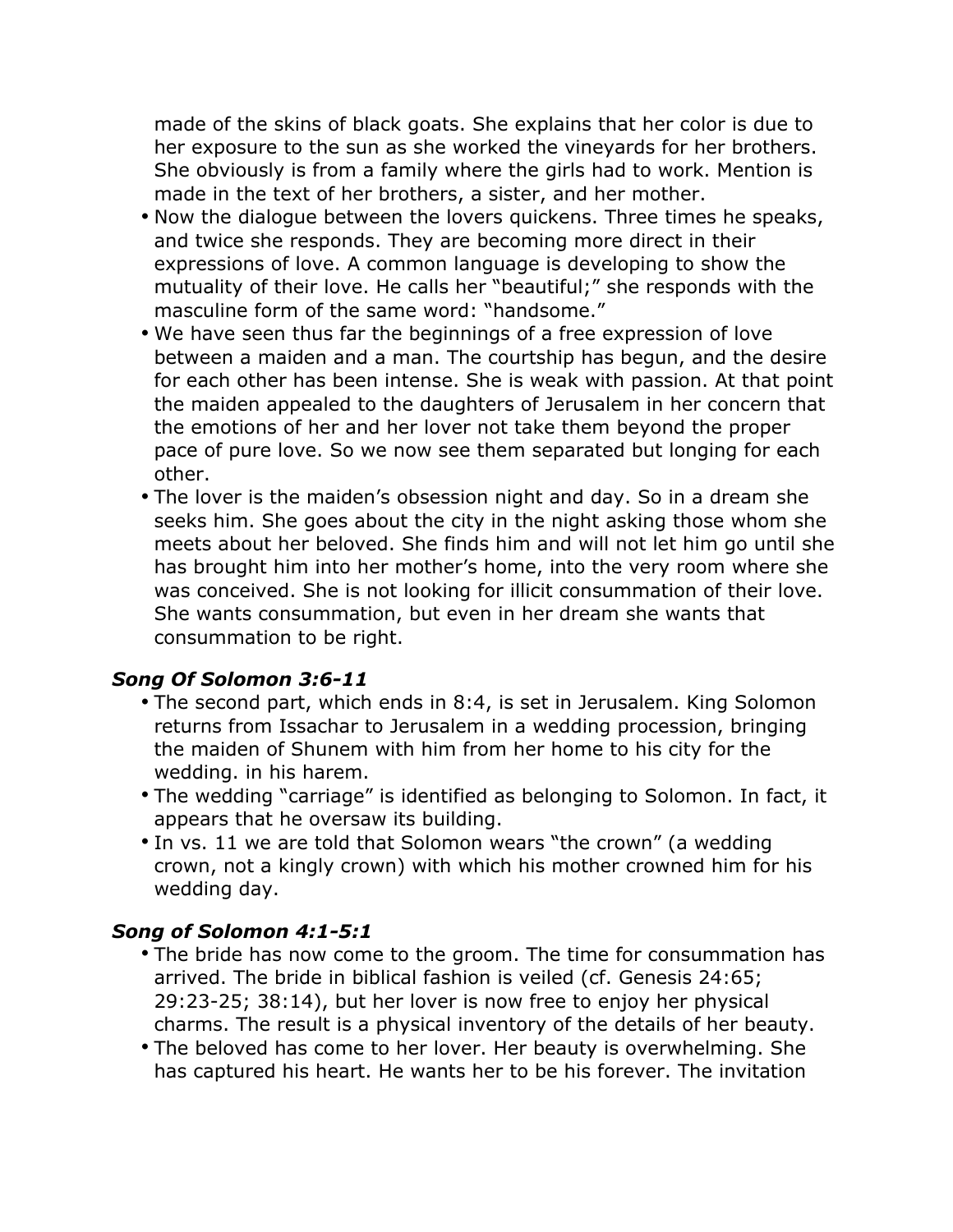"come with me" is literally in Hebrew "with me," twice repeated. His desire is to have her with him.

- The geographical references here are significant. They all speak of places in northern Israel. The indications are that the bride was originally from that area.
- The maiden now responds to her lover's praise and his cry for her to cast her lot with him. The language is figurative; she picks up the metaphor that he has used of the locked garden. She invites her lover to enter her garden, make it his own, and enjoy its fruits. The language used here of love's consummation is classic in its chasteness, a character possible only through use of symbolic language. The beauty of expression fits the holiest of all human relationships.

## *Song of Solomon 5:2-6:13*

- The next scene, sometime after the wedding night, shows the bride refusing to let her husband in (vss. 2-3), regretting it, finding that he had left (vss. 5-6), and then searching for him (vss. 7-8). The king had left myrrh on the door (vs. 5) as a reminder that he had been there. The watchmen mistook her for a criminal (vs. 7).
- When reminded by the daughters of Jerusalem of how much Solomon meant to her, she bursts into an ecstatic description of him (vss. 10-16).
- Now the daughters of Jerusalem inquire of the bride as to where her lover is. They want to assist her in finding him. The bride's response to the friends' inquiry assures them that she has not really lost him. The anxiety in her dream was without foundation. She is her lover's, but he is also hers. And he now is browsing in his garden of spices among the lilies. In 5:13 she has described his lips as lilies that drip with myrrh. The erotic implications in this language seem clear. Her fears were unwarranted. As he possesses her, she possesses him.
- The lover speaks again in poetic ode about his beloved's beauty. She is like a great city to be taken. She is without equal among women. Even the ladies of the royal harem acknowledge her superiority.
- Before she knew it, Solomon had placed his wife in his own chariot, a sure sign of their reconciliation.To the women's request to gaze upon the Shulammite, Solomon observes that they like to gaze on her as if they were watching a festive dance.

## *Song of Solomon 7:1-8:4*

• Solomon now extols the physical beauty of his wife.Although the Song is really the bride's song, there are three occasions when the groom describes her beauty in detail and only one where she reciprocates. This poem reflects the perpetual charm of the female form to the male.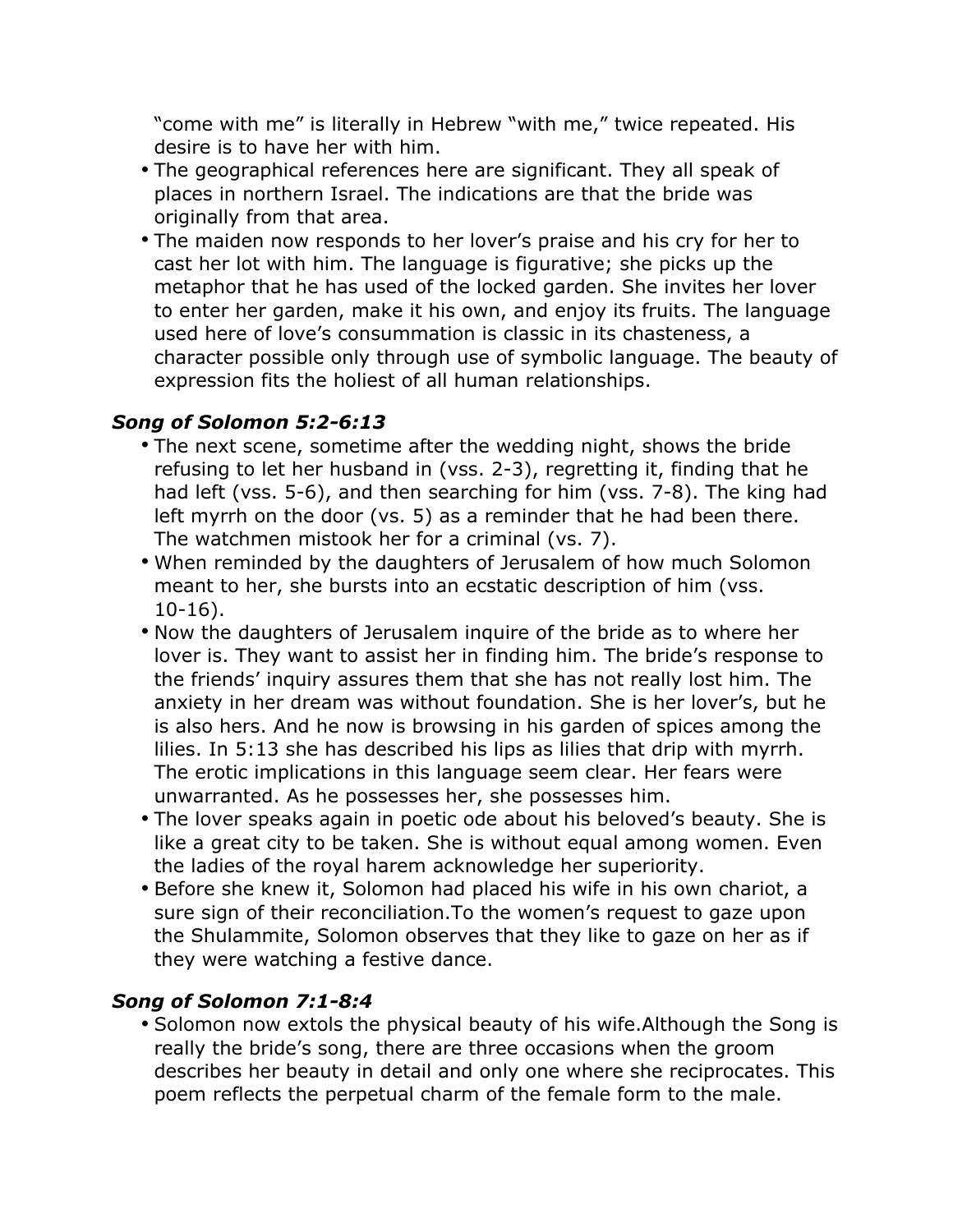- Now the maiden responds. There is no holding back. She belongs to him. We are reminded of that first couple that God gave to each other and commanded to be one flesh (Genesis 3:16). His desire for her easily equals hers for him. She is at no disadvantage. She relishes the security of her relationship to her husband.
- The bride continues to speak about leaving the security of their bed chamber and going into the fields and villages with him. Yet she is reluctant to leave the freedom that they have behind closed doors to express their love for each other. She wishes Solomon were her natural brother so that she could express her affection for him in public, a thing improper for a married couple to do in that culture.
- Love has its ecstasy when it is right, but it also has its pain when it cannot freely express itself. It is the better part of wisdom, she informs her friends, not to permit love to be awakened until the time is right. Love like this should have no shadows or constraints.

#### *Song Of Solomon 8:5-14*

- The drama is now almost over. The couple have followed her desire and now return from the trip into the fields and the villages. The friends, daughters of Jerusalem, spot the couple and call attention to them as they return. The bride leans on her lover. The bride pays no attention to the call of the friends. She speaks only to her lover.
- Vss. 6-7 are perhaps the two most important verses in the Song of Solomon. An engraved stone or metal seal was a mark of ownership in the ancient world. Possession of another's seal indicated mutual access and possession. Her love is so total and so strong that she wants their mutual possession of each other to be as lasting as life.
- True human love is extolled as the most valuable and important quality and characteristic of human beings. Love's demands are all-consuming. External forces cannot quench or drown it. Its value is greater than all the possessions one might ever possess. In all of human literature there are few passages on the power of love compared with this unit.
- She has now consummated her relationship with her beloved. She has tasted the mysteries of sexual love with her spouse. She is looking back with joy that she came to those sacred moments as a virgin. She thinks of her younger sister and longs for her to know the same joys that she now experiences. So she expresses her concern for the protection of her sister. She with her groom commit themselves to guard her sister from the loss of something precious. She affirms vigorously that she kept herself chaste for her husband.
- In contrast to Solomon, who had great wealth, the Shulammite had only herself to give, which she gladly did, asking only that Solomon remember her brothers.